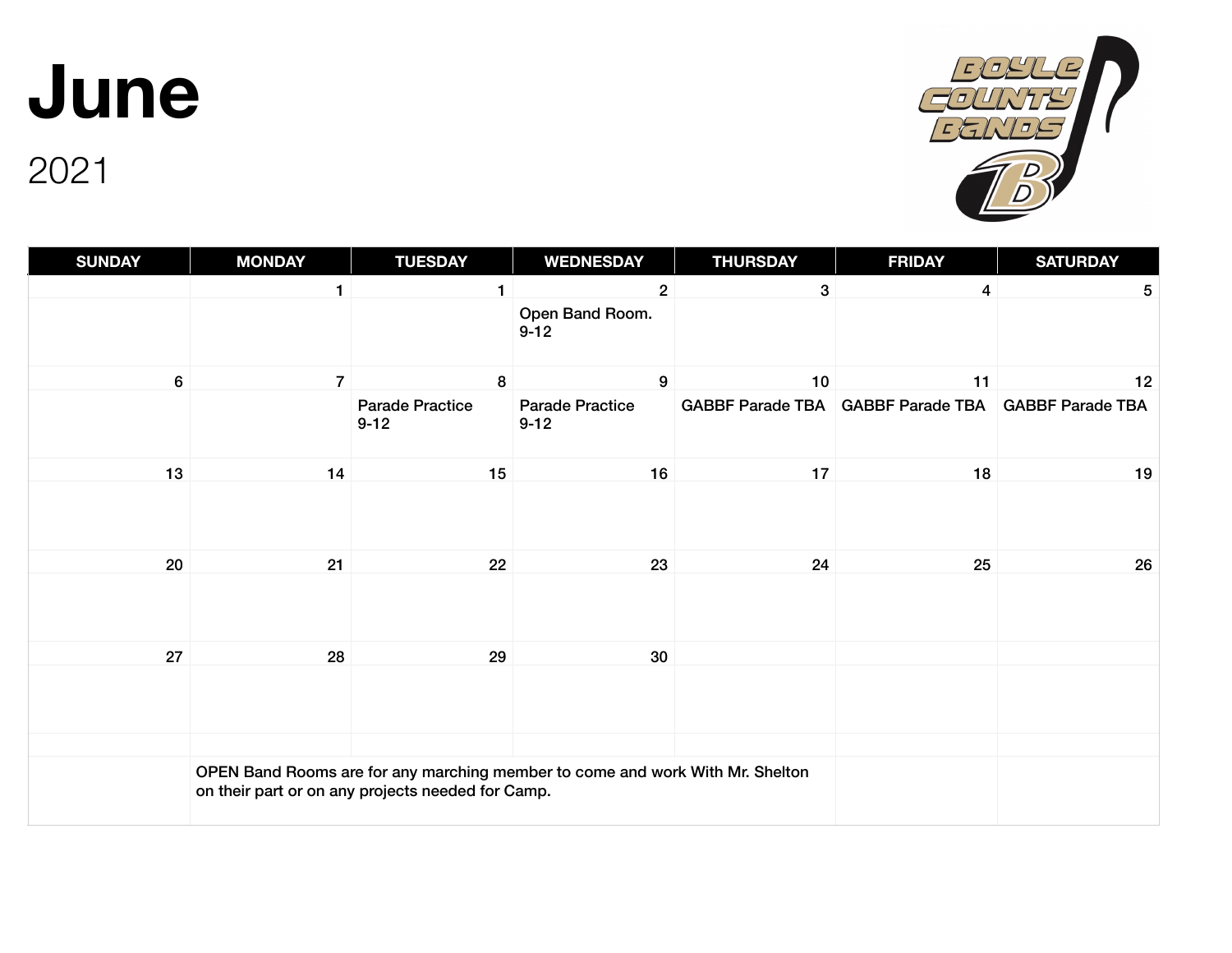**July** 2021



| <b>SUNDAY</b>  | <b>MONDAY</b>                                                                                                                         | <b>TUESDAY</b>                      | <b>WEDNESDAY</b>                    | <b>THURSDAY</b>                     | <b>FRIDAY</b>                       | <b>SATURDAY</b> |
|----------------|---------------------------------------------------------------------------------------------------------------------------------------|-------------------------------------|-------------------------------------|-------------------------------------|-------------------------------------|-----------------|
|                |                                                                                                                                       |                                     |                                     |                                     | $\overline{2}$                      | 3               |
|                |                                                                                                                                       |                                     | Open Band Room.<br>$9 - 12$         |                                     |                                     |                 |
| $\overline{4}$ | $5\phantom{.0}$                                                                                                                       | 6                                   | $\overline{7}$                      | 8                                   | 9                                   | 10              |
|                |                                                                                                                                       |                                     | Open Band Room.<br>$9 - 12$         |                                     |                                     |                 |
| 11             | 12                                                                                                                                    | 13                                  | 14                                  | 15                                  | 16                                  | 17              |
|                | <b>Guard/Percussion</b><br>Camp 9-4                                                                                                   | <b>Guard/Percussion</b><br>Camp 9-4 | <b>Guard/Percussion</b><br>Camp 9-4 | <b>Guard/Percussion</b><br>Camp 9-4 | <b>Guard/Percussion</b><br>Camp 9-4 |                 |
| 18             | 19                                                                                                                                    | 20                                  | 21                                  | 22                                  | 23                                  | 24              |
|                | <b>Full Band Camp</b><br>$9-6$                                                                                                        | Full Band Camp<br>$9-6$             | <b>Full Band Camp</b><br>$9-6$      | <b>Full Band Camp</b><br>$9-6$      | <b>Full Band Camp</b><br>$9-6$      |                 |
| 25             | 26                                                                                                                                    | 27                                  | 28                                  | 29                                  | 30                                  | 31              |
|                | Full Band Camp<br>$9-6$                                                                                                               | Full Band Camp<br>$9-6$             | <b>Full Band Camp</b><br>$9-6$      | <b>Full Band Camp</b><br>$9-6$      | <b>Full Band Camp</b><br>$9-6$      |                 |
|                |                                                                                                                                       |                                     |                                     |                                     |                                     |                 |
|                | OPEN Band Rooms are for any marching member to come and<br>work With Mr. Shelton on their part or on any projects needed for<br>Camp. |                                     |                                     |                                     |                                     |                 |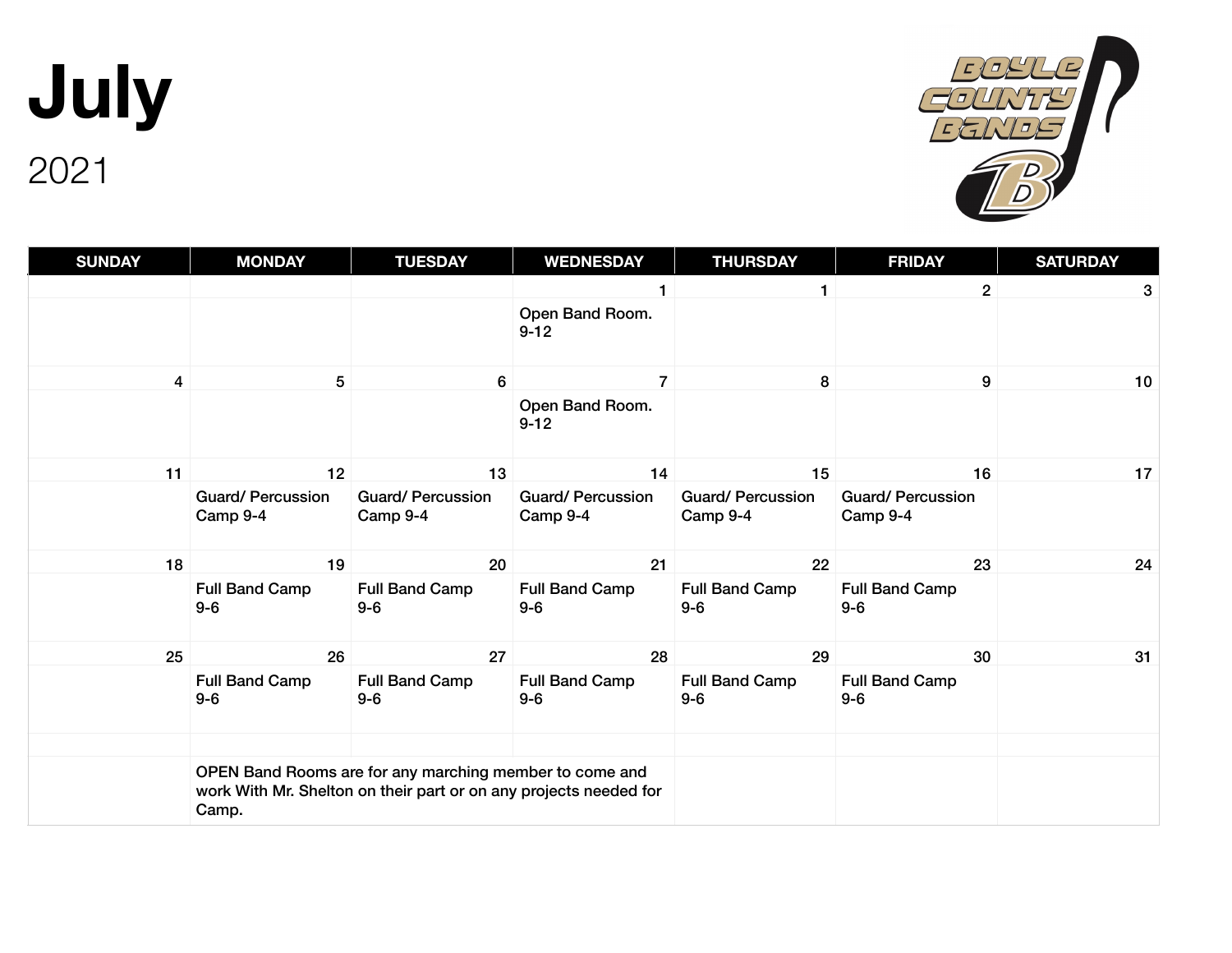# **August**

2021

**SUNDAY MONDAY TUESDAY WEDNESDAY THURSDAY FRIDAY SATURDAY** 1 and 2 3 3 4 5 5 6 7 7 Rehearsal 3:30-7:00 Rehearsal 3:30-7:00 8 9 10 11 12 13 14 Teacher Work Day Rehearsal 3:30-7:00 First Day of School! Rehearsal 3:30-6:00 No Rehearsal Off Weekend 15 16 17 18 19 20 21 Rehearsal 3:30-6:00 Rehearsal 3:30-6:00 Rehearsal 3:30-6:00 Rehearsal 3:30-6:00 Camp Day 1-9 22 23 24 25 26 27 28 Rehearsal 3:30-6:00 Rehearsal 3:30-6:00 Rehearsal 3:30-6:00 Rehearsal 3:30-7:00 Rebel Bowl Schedule TBA 29 30 31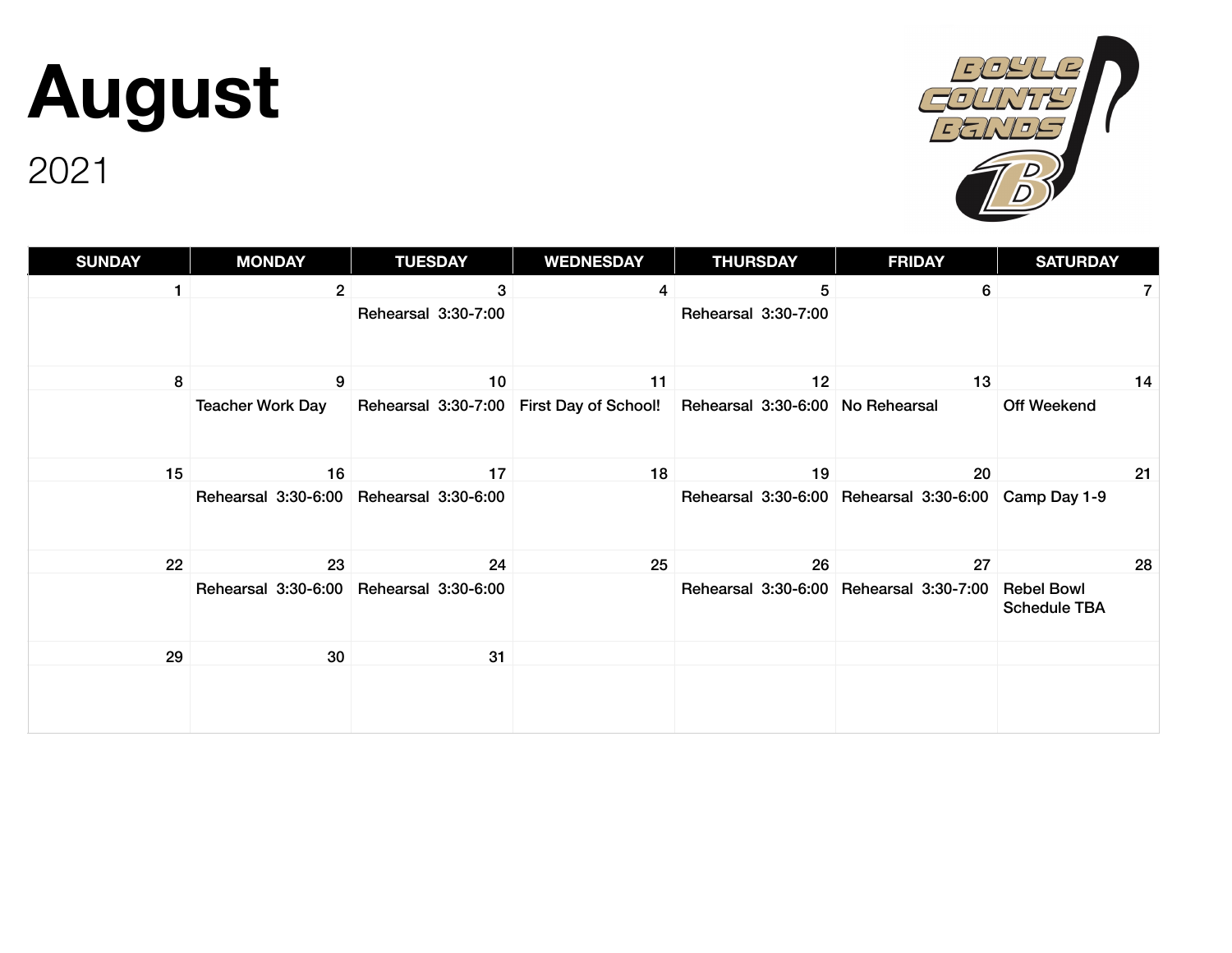## **September**



| <b>SUNDAY</b> | <b>MONDAY</b>                           | <b>TUESDAY</b>      | <b>WEDNESDAY</b> | <b>THURSDAY</b>                         | <b>FRIDAY</b>                                                             | <b>SATURDAY</b>                                  |
|---------------|-----------------------------------------|---------------------|------------------|-----------------------------------------|---------------------------------------------------------------------------|--------------------------------------------------|
|               |                                         |                     |                  | $\mathbf{2}$                            | 3                                                                         | 4                                                |
|               |                                         | Rehearsal 3:30-6:00 |                  | Rehearsal 3:30-6:00                     | Rehearsal 3:30-5:30<br><b>Danville FB Game</b><br>Home                    | <b>Off Weekend</b>                               |
| 5             | 6                                       | $\overline{7}$      | 8                | $\boldsymbol{9}$                        | 10                                                                        | 11                                               |
|               | <b>Labor Day</b>                        | Rehearsal 3:30-6:00 |                  | Rehearsal 3:30-6:00 Rehearsal 3:30-7:00 |                                                                           | <b>Home Show Rebel</b><br>Showdown or<br>Contest |
| 12            | 13                                      | 14                  | 15               | 16                                      | 17                                                                        | 18                                               |
|               | Rehearsal 3:30-6:00 Rehearsal 3:30-6:00 |                     |                  | Rehearsal 3:30-6:00                     | <b>Rehearsal 3:30-5:30</b><br><b>Bowling Green FB</b><br><b>Game Home</b> | <b>Contest TBA</b>                               |
| 19            | 20                                      | 21                  | 22               | 23                                      | 24                                                                        | 25                                               |
|               | Rehearsal 3:30-6:00 Rehearsal 3:30-6:00 |                     |                  | Rehearsal 3:30-6:00                     | Rehearsal 3:30-7:00<br><b>Competition Prep.</b>                           | <b>Contest TBA</b>                               |
| 26            | 27                                      | 28                  | 29               | 30                                      |                                                                           |                                                  |
|               | Rehearsal 3:30-6:00                     | Rehearsal 3:30-6:00 |                  |                                         |                                                                           |                                                  |
|               |                                         |                     |                  |                                         |                                                                           |                                                  |
|               |                                         |                     |                  |                                         |                                                                           |                                                  |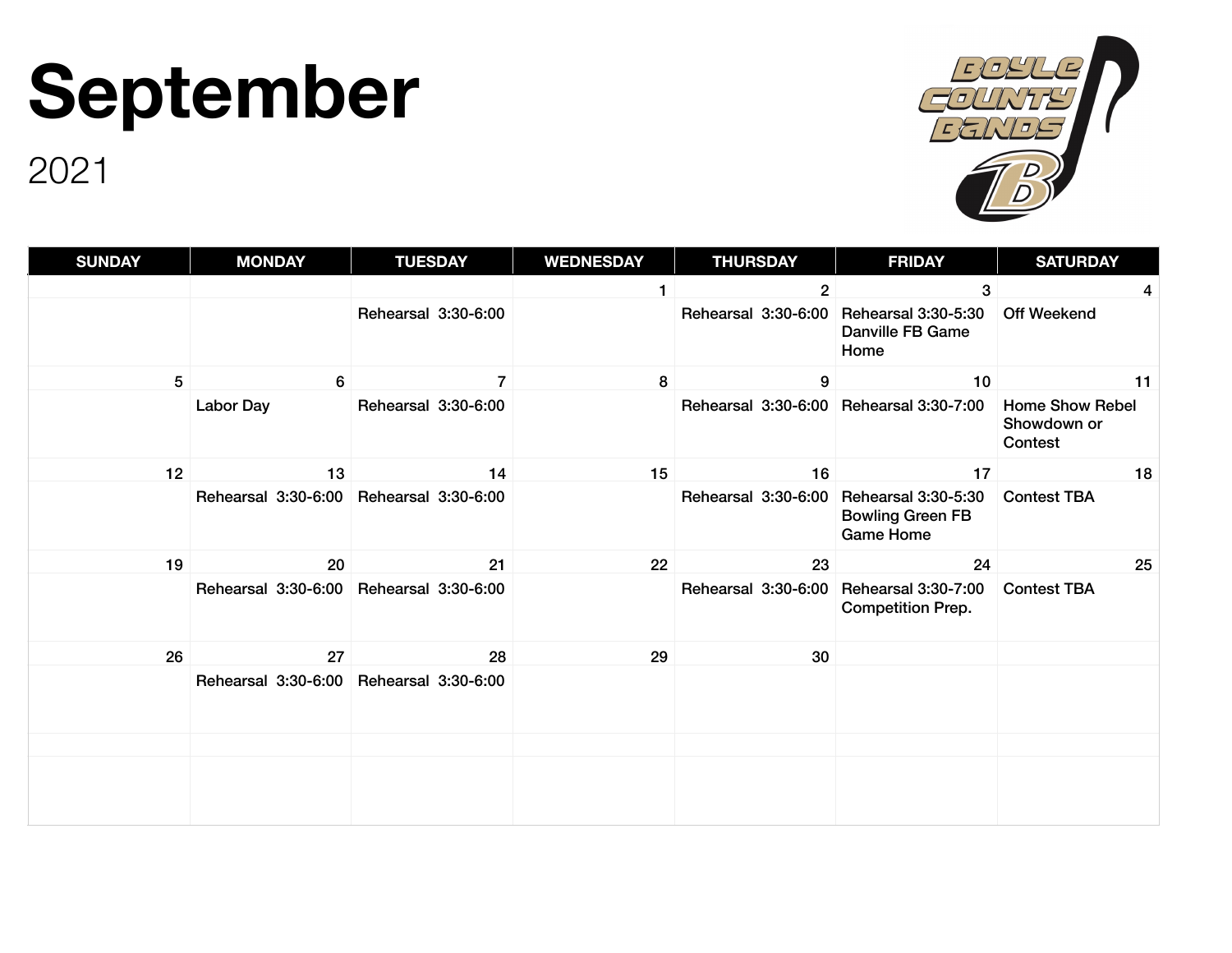#### **October**



| <b>SUNDAY</b>     | <b>MONDAY</b>       | <b>TUESDAY</b>      | <b>WEDNESDAY</b>  | <b>THURSDAY</b>                         | <b>FRIDAY</b>                                                                                   | <b>SATURDAY</b>                                                |
|-------------------|---------------------|---------------------|-------------------|-----------------------------------------|-------------------------------------------------------------------------------------------------|----------------------------------------------------------------|
|                   |                     |                     |                   |                                         |                                                                                                 | 2                                                              |
|                   |                     |                     |                   | Rehearsal 3:30-6:00                     | <b>NO REHEARSAL</b>                                                                             | <b>FALL BREAK</b>                                              |
| 3                 | $\overline{4}$      | 5                   | 6                 | $\overline{7}$                          | 8                                                                                               | 9                                                              |
| <b>FALL BREAK</b> | <b>FALL BREAK</b>   | <b>FALL BREAK</b>   | <b>FALL BREAK</b> | Camp Day 9-6                            | Camp Day 9-5<br>Dinner Will be<br>Provided.<br><b>Lexington Catholic</b><br><b>FB Game Home</b> | <b>Contest TBA</b>                                             |
| 10                | 11                  | 12                  | 13                | 14                                      | 15                                                                                              | 16                                                             |
|                   | Rehearsal 3:30-6:00 | Rehearsal 3:30-6:00 |                   | Rehearsal 3:30-6:00 Rehearsal 3:30-5:30 |                                                                                                 | <b>Contest TBA</b>                                             |
| 17                | 18                  | 19                  | 20                | 21                                      | 22                                                                                              | 23                                                             |
|                   | Rehearsal 3:30-6:00 | Rehearsal 3:30-6:00 |                   | Rehearsal 3:30-6:00                     | Rehearsal 3:30-7:00<br>Bourbon Co. FB<br><b>Game Home</b>                                       | <b>KMEA Regionals</b><br><b>Location TBA</b>                   |
| 24                | 25                  | 26                  | 27                | 28                                      | 29                                                                                              | 30                                                             |
|                   | Rehearsal 3:30-6:00 | Rehearsal 3:30-6:00 |                   | Rehearsal 3:30-6:00 Rehearsal 3:30-5:30 |                                                                                                 | <b>KMEA</b><br><b>Semifinals/Finals</b><br><b>Location TBA</b> |
| 31                |                     |                     |                   |                                         |                                                                                                 |                                                                |
|                   |                     |                     |                   |                                         |                                                                                                 |                                                                |